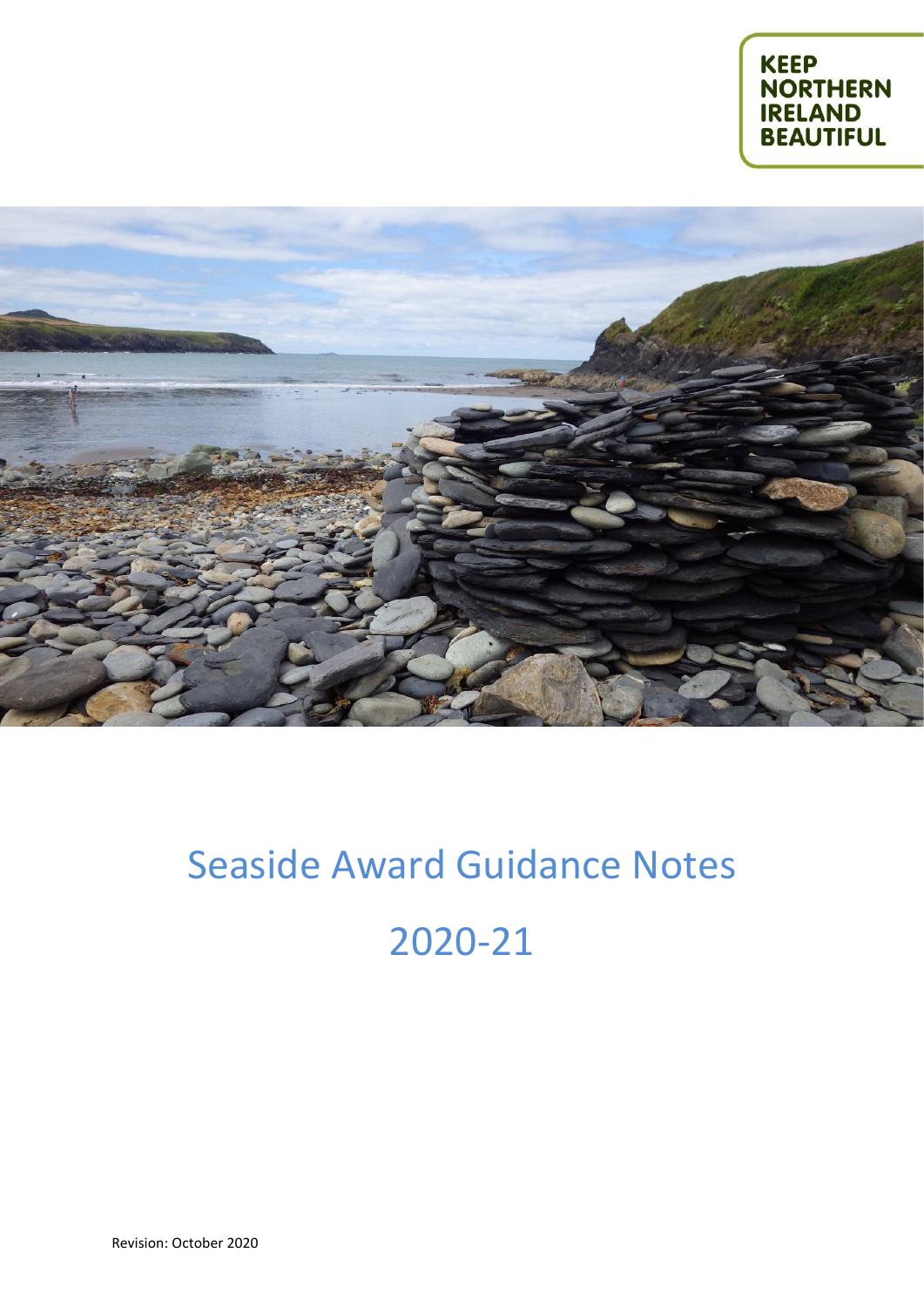# <span id="page-1-0"></span>**CONTENTS**

| Appendix 3 - example of significant incidents which must be reported to the National Operator. 11 |  |
|---------------------------------------------------------------------------------------------------|--|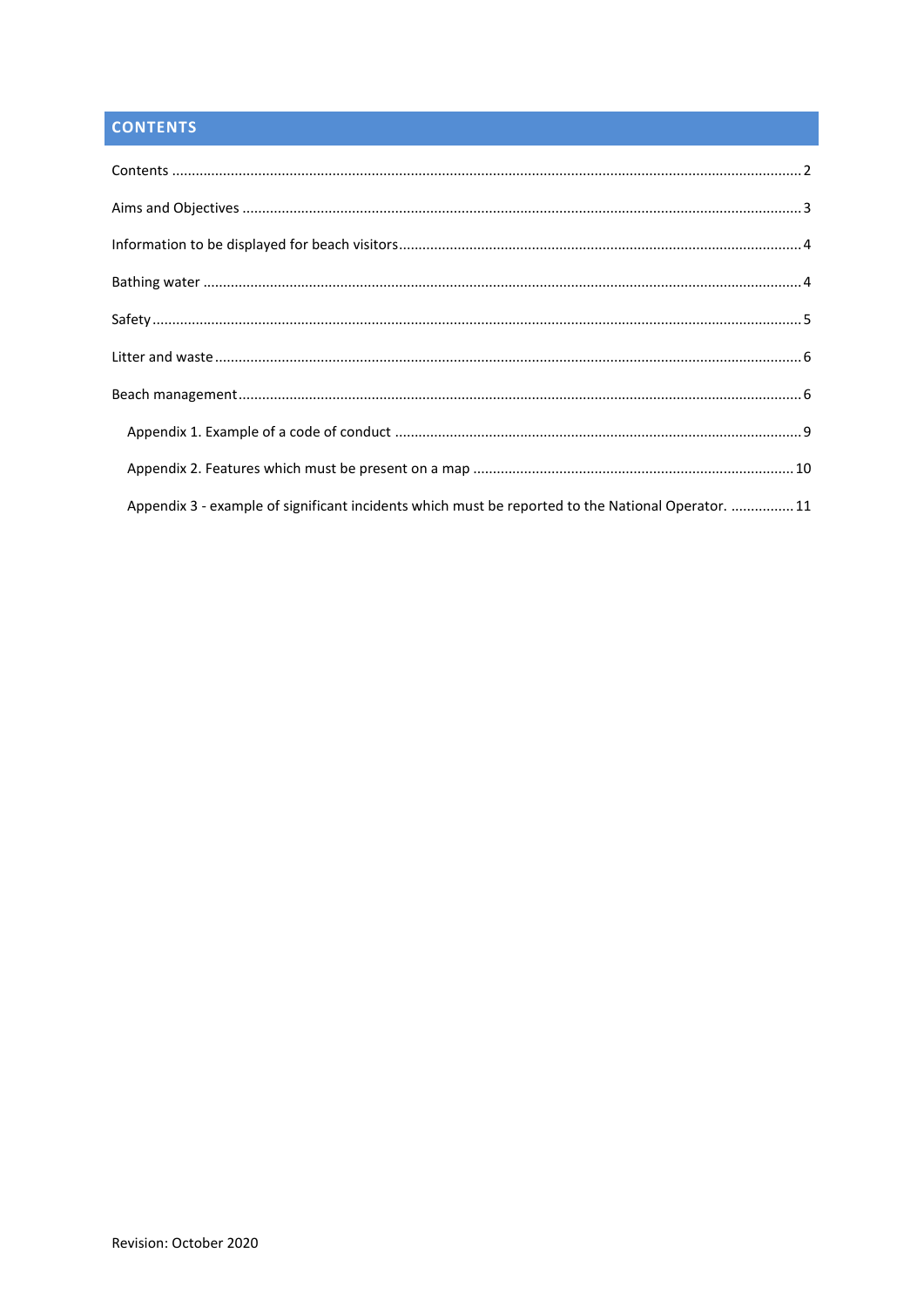# <span id="page-2-0"></span>**AIMS AND OBJECTIVES**

The Seaside Award is the nationwide standard for the best beaches across the UK. While Seaside Award beaches can be vastly different, the flag is a symbol of quality which ensures visitors are guaranteed to find a clean, safe, attractive and well-managed coastal stretch.

At a time when more and more people are choosing to holiday at home, the Seaside Award is vital in ensuring visitors know they are enjoying the best of our beautiful and dramatic coastline. The Seaside Award is specially designed to recognise all the different uses of our coastline.

**At all times throughout this text, the term 'must' indicates that the action is mandatory, while 'should' indicates that the action is advised.**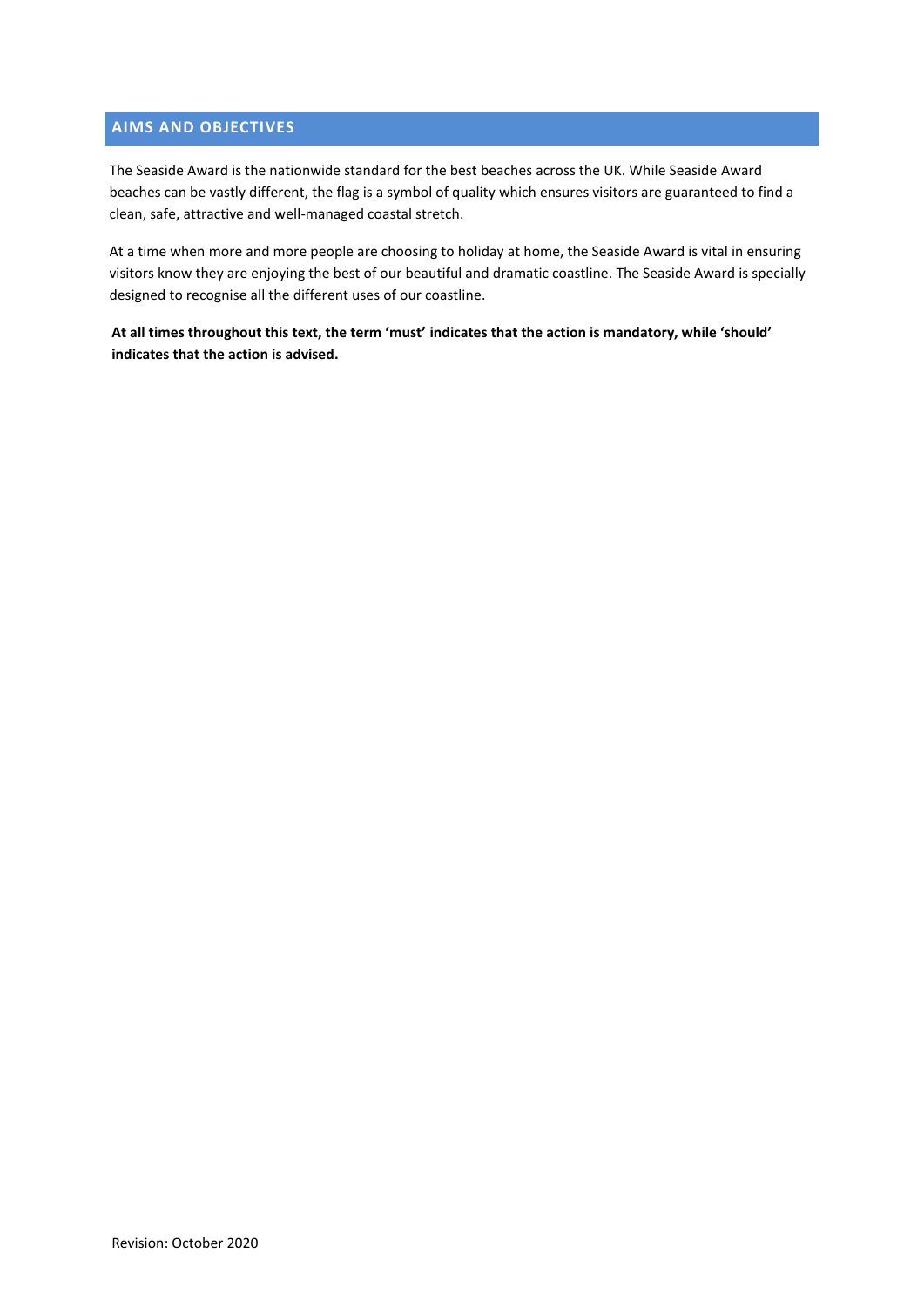# <span id="page-3-0"></span>**INFORMATION TO BE DISPLAYED FOR BEACH VISITORS**

**Sufficient Information must be displayed at the beach to enable beach visitors to make an informed choice whether to enter the bathing water and to also locate with ease the facilities and services if any are offered.**

- 1. A code of conduct that reflects local rules governing the use of the beach and surrounding areas. *Examples of a code of conduct are given in Appendix 1. The code of conduct for a beach should be prominently displayed at the major entrances and shown where possible in any printed or online reference to the beach.*
- 2. Information about bathing water quality must be provided at the beach. *This would include as a minimum the 'swimming man' symbol. It is not necessary to display individual weekly sample results.*
- 3. A map of the beach indicating different facilities. *A list of elements which must be included if present is given in Appendix 2.*
- 4. A promotional mark (plaque, flag, banner), along with basic information about the Seaside award or an indication of where to find this information.
- 5. Evidence that the interests of any protected sites and rare or protected species have been addressed in liaison with recognised local conservation organisations. *Display boards and/or other means should be used to provide basic information to visitors about the geology and/or flora and/or fauna of the beach and it's environs. The locations and nature of sensitive sites or species should be highlighted, along with any requirements or prohibitions in place to protect them. The information need not be detailed, but should signpost locations of more detailed information.*

## <span id="page-3-1"></span>**BATHING WATER**

#### **The water must be considered safe for bathing.**

6. The bathing water must have achieved "Sufficient " standard under the current EU Bathing Water Directive.

*To be eligible for entry to the award scheme the bathing water associated with the beach must have attained at least the 'Sufficient' standard as outlined in the Bathing Water Directive Bathing Water Directive 2006/7/EC. The calculated quality over the previous four years (where available) results must be posted. The beach does not necessarily have to be an identified bathing water. However, all monitoring must be carried out strictly within the Directive methods of analysis of inspection by either the national agency responsible or a laboratory accredited for the testing of seawater samples. The suitability of monitoring bodies should be confirmed with the National Operator. Where the Beach Operator is made aware of adverse bathing conditions, e.g. failed sample or prolonged heavy rain which is likely to affect water quality, they must inform the public as quickly as is reasonably practicable, highlighting that rivers and streams which cross the beach should not be used as an alternative bathing area.*

7. The Beach Operator must highlight all existing wastewater discharge points and riverine inputs within 1km of the Award area to the National Operator and the public. Larger inputs such as Waste Water Treatment Works (WWTW) within 3km must also be notified.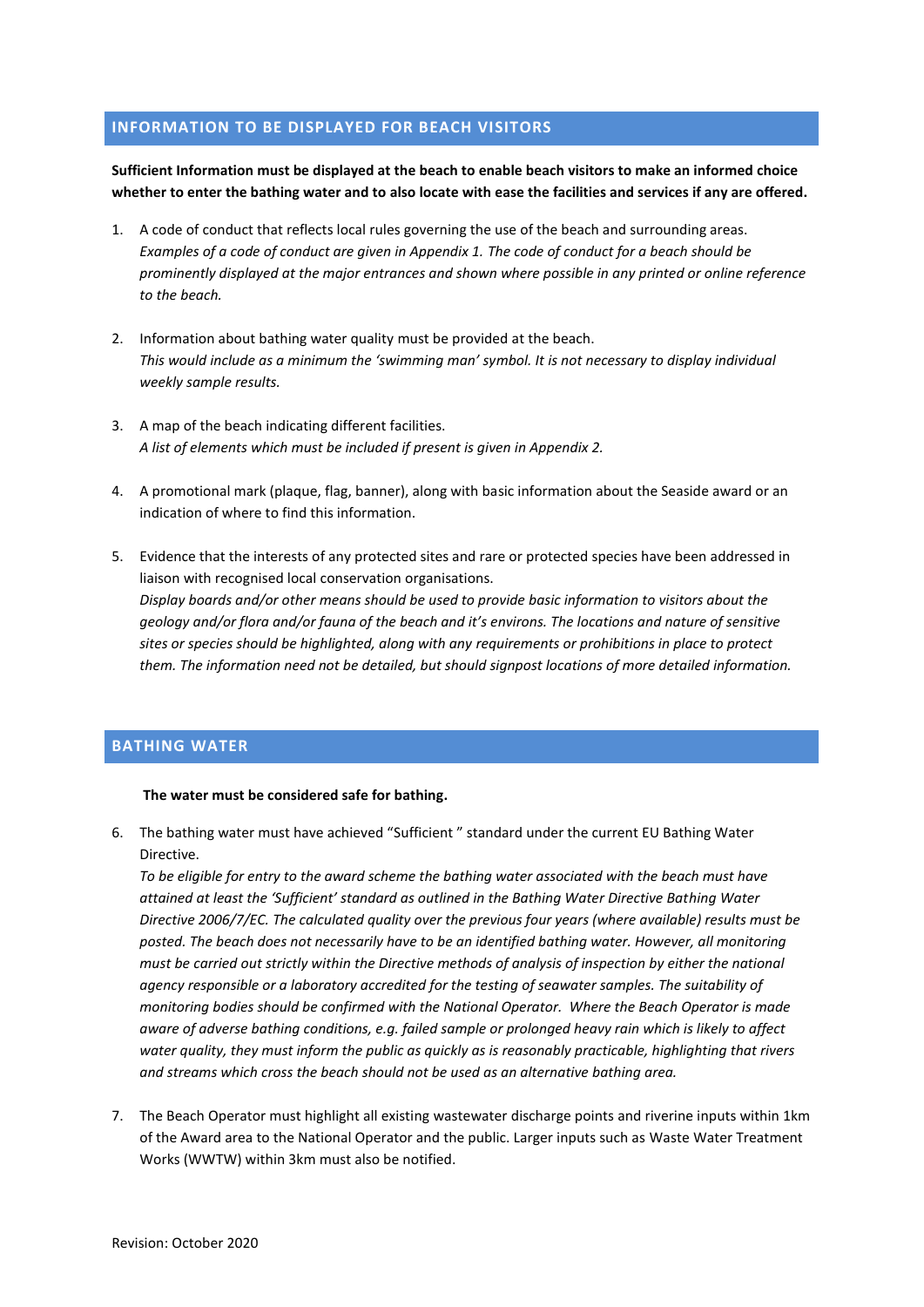*The presence of a discharge point does not necessarily eliminate the beach from consideration, but they should be highlighted at information points so that members of the public can make an informed decision on whether to enter the water or not.*

# <span id="page-4-0"></span>**SAFETY**

**The safety equipment and services provided must, so far as is reasonably practicable, minimize the possibility of harm to beach users.**

8. The Beach Operator must ensure a site-specific risk assessment has been carried out by appropriately qualified personnel. Suitable and sufficient control measures identified by that process must be put in place.

*The risk assessment and list of controls determined must submitted for all new applications. The qualifications and standing of the person completing the risk assessments must be stated in the application. If the risk assessment is carried out by an organisation such as the RNLI or RLSS then they will be deemed competent. If the risk assessment is completed by the Beach Operator then a record of the training, experience and professional qualifications which demonstrate the competence of the person completing the risk assessment should be provided.*

- 9. If lifeguards are provided the times and area patrolled must be clearly defined and marked both on the beach and on the beach map. Lifeguards must hold appropriate qualifications from a recognised training and assessment agent.
- 10. The Beach Operator must provide all first aid facilities specified in their risk assessment. The location and hours of operation must be clearly displayed. If the times that any of these facilities are available are limited this must be agreed with the National Operator and clearly stated at the beach. *At lifeguarded beaches they can provide the main first aid cover. At beaches where a risk assessment determines that lifeguards are not required, first aid provision must be clearly identified on the map and on the beach/facilities and be no more than 500m or a 5 minute return journey from anywhere in the Award area, whichever is the greater.*
- 11. So far as is reasonably practicable, easy and safe access to the beach must be provided for all, including people with impaired mobility. An access assessment should be completed indicating the measures in place.

*Safe and easy access for all should be provided at every site where it is technically, environmentally and financially feasible to do so. It is understood that not every site can be made accessible, and if suitable access cannot be provided then this must be highlighted in the application. Lack of access is not in and of itself a barrier to the granting of the Award so long as there are reasonable grounds for the lack of provision. It is strongly encouraged that the Beach Operator makes available an access statement outlining the measures used to promote access, for example the access statement developed by VisitEngland, which can be completed at www.access.tourismtools.co.uk or the DisabledGo system, www,disabledgo.com.*

12. The beach and facilities should be checked on a regular basis by the Operator or a designated agent. Frequency of supervision must be appropriate to the facilities and number of beach users necessary to maintain the award standard.

*This concerns specifically the Award area of the beach, and checks should ideally be at least daily, and more frequently when visitor numbers or other conditions warrant it. It is expected that the Beach Operator will have determined the level of supervision required, detailed the process reasons and*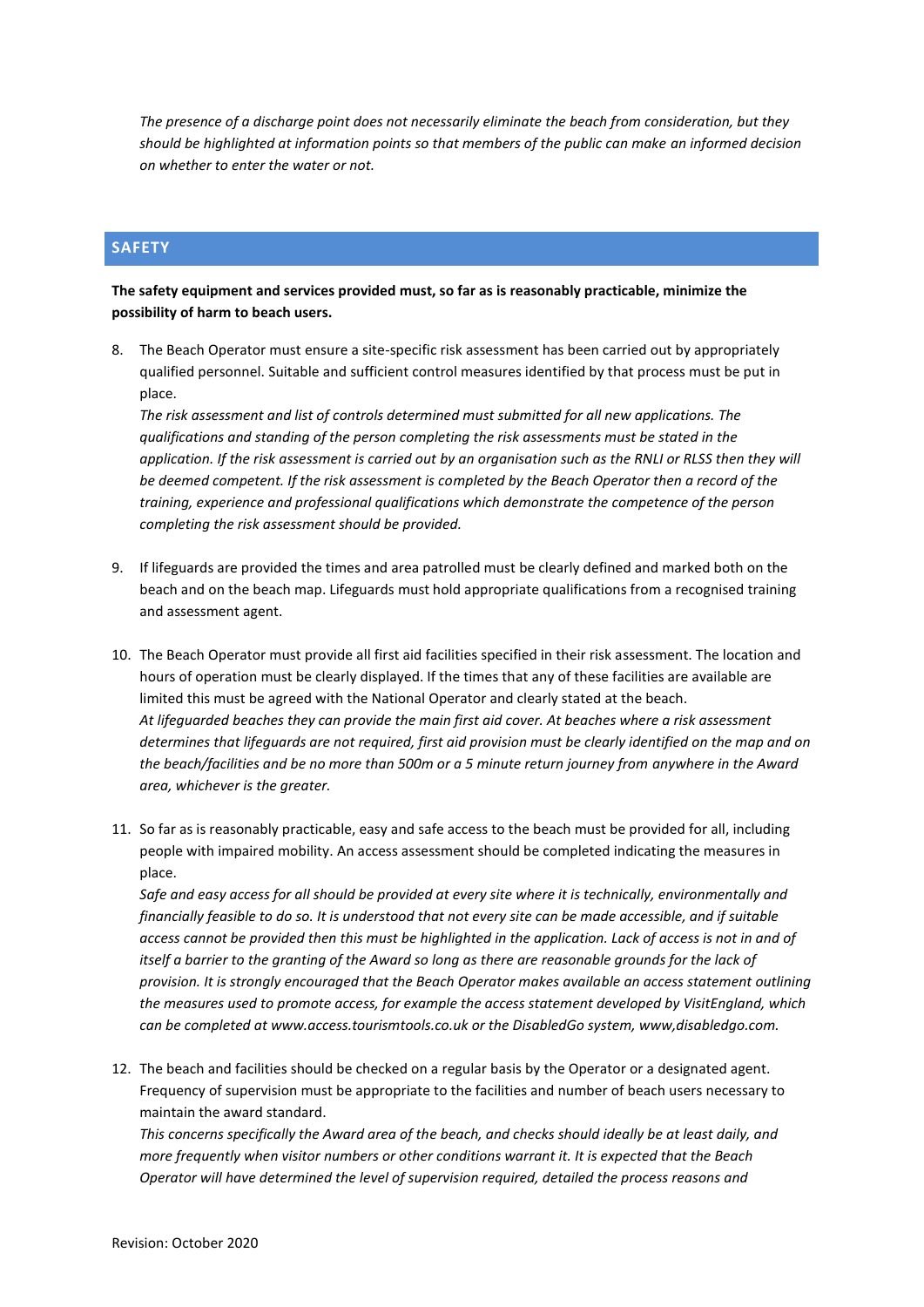*processes agreed in the management plan or Normal Operating Procedures, and put in place suitable procedures and resources to deliver this. If supervision and checks are carried out less frequently than daily the rationale for this decision should be explained. Where there are large variations in the use of the beach, the scalable provision of resources should be demonstrated within the application.* 

13. Any significant incident in the environs of the Award area must be notified to National Operator as soon as is reasonably practicable and at most within two weeks.

*A significant incident is one which results in the attendance of an emergency service to deal with a serious injury or loss of life, or which causes significant damage to the local environment. Some examples of incidents or injuries which should be reported are given in Appendix 2. The purpose of this requirement is to protect the reputation of the Award and the Operators who receive it, as well as ensuring that Beach Operators have adequate safety management practices at the beach, notification of significant incidents ensures that unsafe beaches or practices can be identified, and potential questions from press or other bodies/individuals answered accurately. It is understood that accidents can happen even when suitable and sufficient controls are in place. As such, the occurrence of a significant incident is not by itself an issue, but where the National Operator becomes aware of a significant incident which is not reported by the Beach Operator, it shall be treated as a major non-conformance.*

# <span id="page-5-0"></span>**LITTER AND WASTE**

#### **The beach and adjoining facilities must be clean.**

- 14. There must be no obvious visual impact from litter or sewage-related debris (SRD) on the beach. The beach, intertidal area, backshore and any surrounding areas connected to the beach operation including carparks and amenity areas must be substantially free of litter, with no potentially harmful materials such as broken glass.
- 15. Properly secured and covered litter bins in adequate numbers should be made available for litter. These should be of suitable character and appearance and sited where appropriate to the surroundings. Where possible, recycling facilities must be provided and promoted.
- 16. The Beach Operator must provide appropriate facilities for the disposal of dog waste on the beach or at each access point. *The provision of bins specifically for dog waste is not required.*
- 17. The Beach Operator must provide adequate toilet facilities, cleaned and maintained, including facilities for disabled people.

### <span id="page-5-1"></span>**BEACH MANAGEMENT**

#### **The beach must be well managed for users, the community and the local environment.**

18. The Beach Operator must consult users and the local community in producing a management plan or set of normal operating procedures for the beach.

*A simple but sufficient management plan is described in the Guidance documentation. In it, the Beach Operator must demonstrate that the local community and beach users have been consulted in the development of the plan by provision of documentation with the application. The management plan must*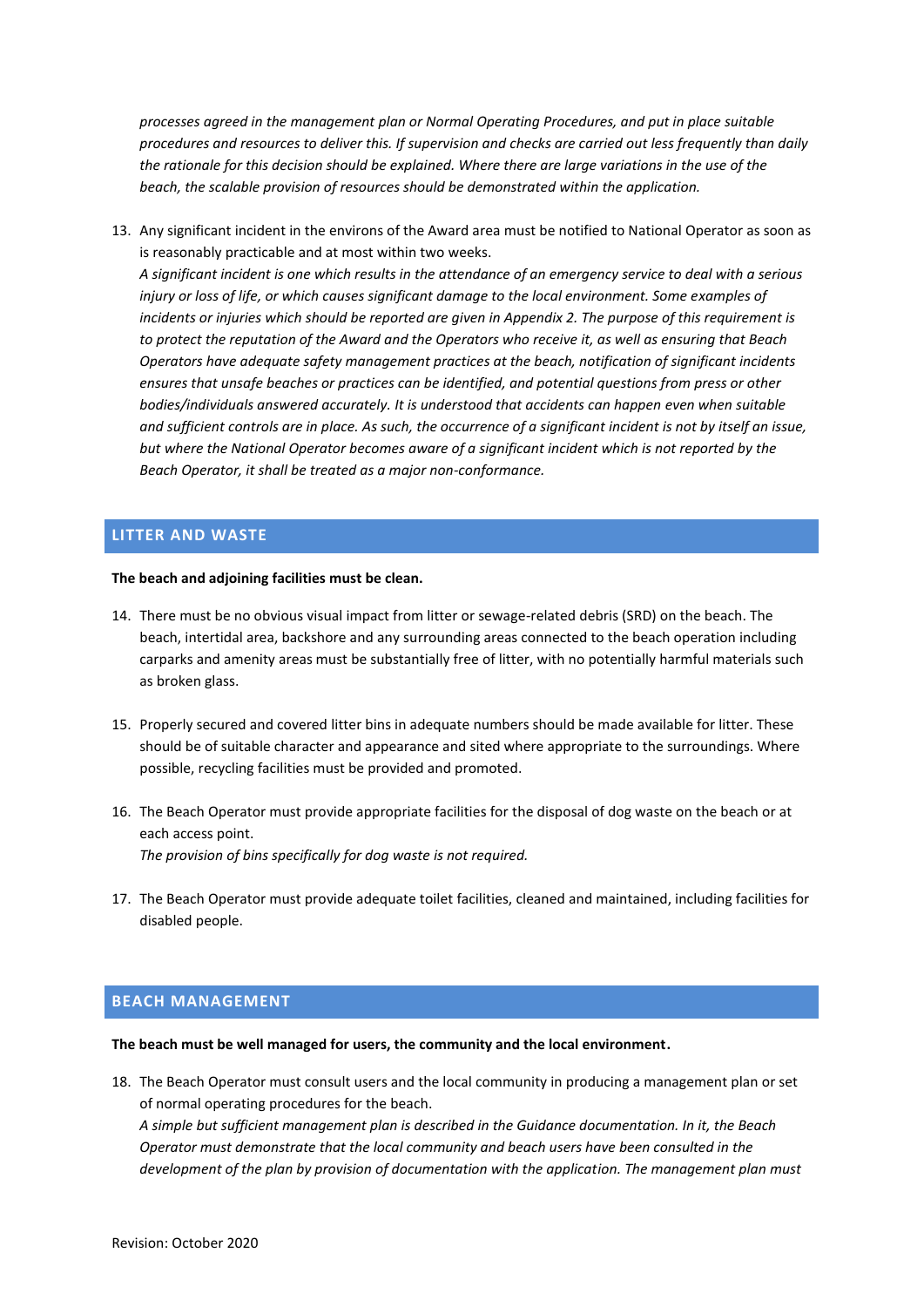*be submitted with the application. Multi-year plans must have an annual review which may be submitted in place of the full plan.*

19. The Beach Operator must develop a local emergency plan to cope with incidents which require the closure of the beach. Any incidents resulting in beach curtailment or closure must be reported to the National Operator within 24 hours.

*Where there is a written emergency procedure it should be submitted with the application. In common with all emergency plans, periodic testing of the plan should be considered to ensure its suitability and efficacy. The public should be informed of pollution or potential dangers by the posting of information at the information board and through suitable media channels.*

- 20. The Beach Operator must prevent unauthorised camping or driving on the beach. Dumping of waste must be prohibited and prevented.
- 21. The Beach Operator must manage the conflicting and incompatible needs of different users and the local ecosystem, in line with the health, safety and environmental management plans. e.g. zoning for swimmers, surfers, windsurfers, motorized craft and nature conservation. Zoning, either physically or by time, should be enforced where necessary by clear signage at information points and entry points to access channels; with explicit reference in literature; with and appropriate physical barriers such as buoyed lanes.

*A risk assessment must be carried out on the activities likely to take place at the beach, and suitable control measures put in place. In common with the control measures for bathing, any recommendations made after risk assessment must be put in place. Zoning, where it is recommended, does not mean that activities other than bathing must be displaced from the Award area, assuming that a minimum safe separation can be maintained.*

- 22. Dogs may be permitted in the award area unless local regulations prevent it. During the hours of operation / supervision they must be on a lead within the award area. The Beach Operator must ensure that this is adequately enforced and that the public's attention is drawn to this requirement. *We recognise that walking the dog is the objective of many visits to the beach, and this requirement does not seek to prevent that from occurring, or to penalise owners. Rather the objective is to create an inclusive environment for all visitors. The minimum requirement of dogs on leads within the award area does not preclude other areas being given over to dogs off leads, so long as an adequate assessment of the conflicting needs of users has been undertaken. 'Adequately enforced' means visitors to the beach are unlikely to observe a dog off the lead during the stated hours of operation. It is not sufficient for the Beach Operator to simply place warning signs; active enforcement of the stated requirements must be demonstrated.*
- 23. The Beach Operator must insure all buildings, facilities and beach equipment are properly maintained to a high standard.

*Any construction sites, derelict buildings or other unsafe areas within the environs of the Award area must be isolated from visitors by suitable hoarding or enclosures.* 

24. The Beach Operator must provide adequate access and parking facilities within the environs of the beach, with provision for disabled people.

*This concerns the area around the beach, rather than the beach itself (note the requirements of criterion 12). The Beach Operator is expected to have provided a safe place to park a car or alight from public transport and complete the journey to the beach by the provision of marked footpaths, crossing points and other traffic management options. Where it is necessary to park on the beach, it must be in a designated*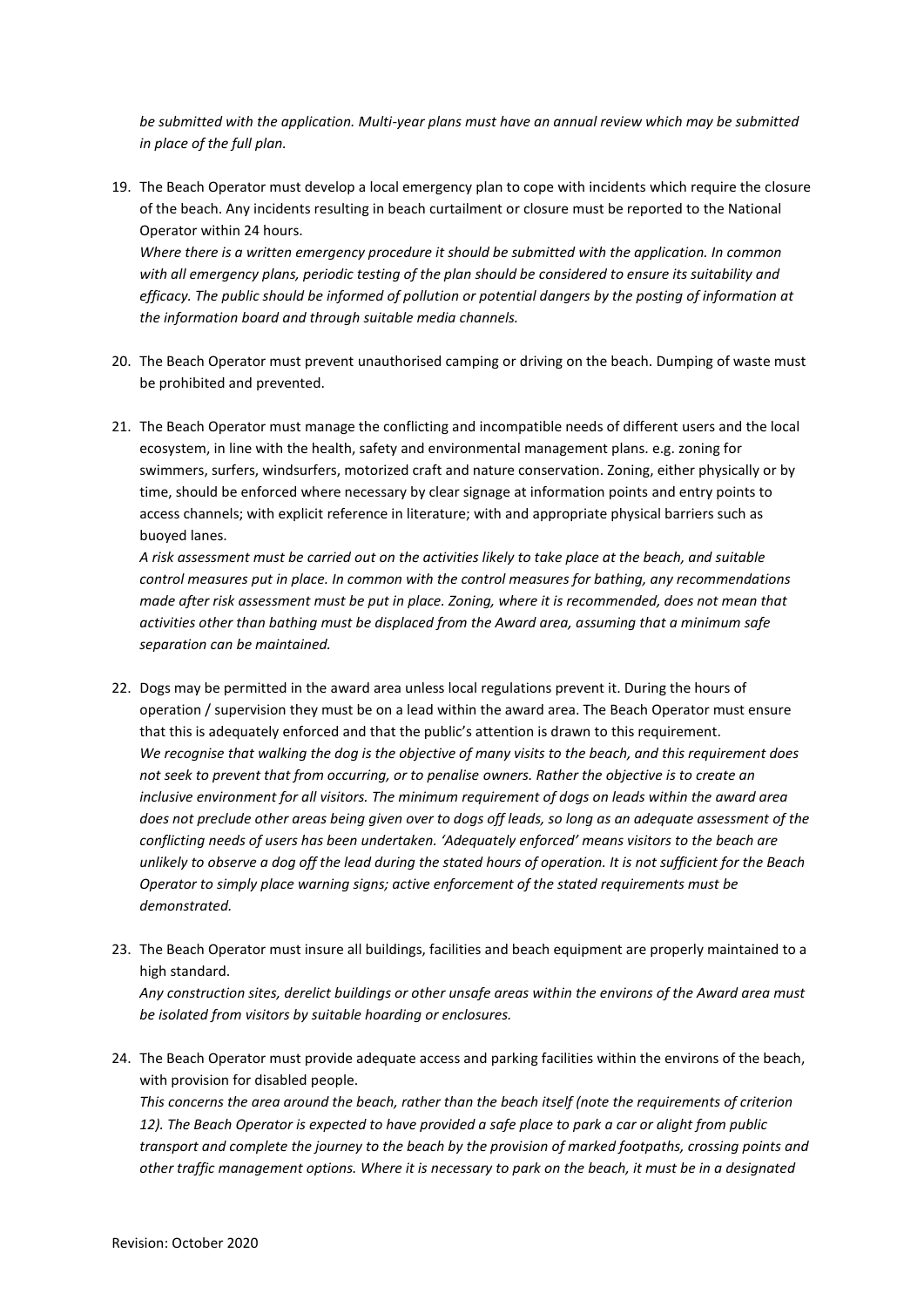*area which is clearly defined, marked and controlled. Advice from suitable organisations should be sought to develop a traffic management plan, which should include public transport and cycling options where possible.*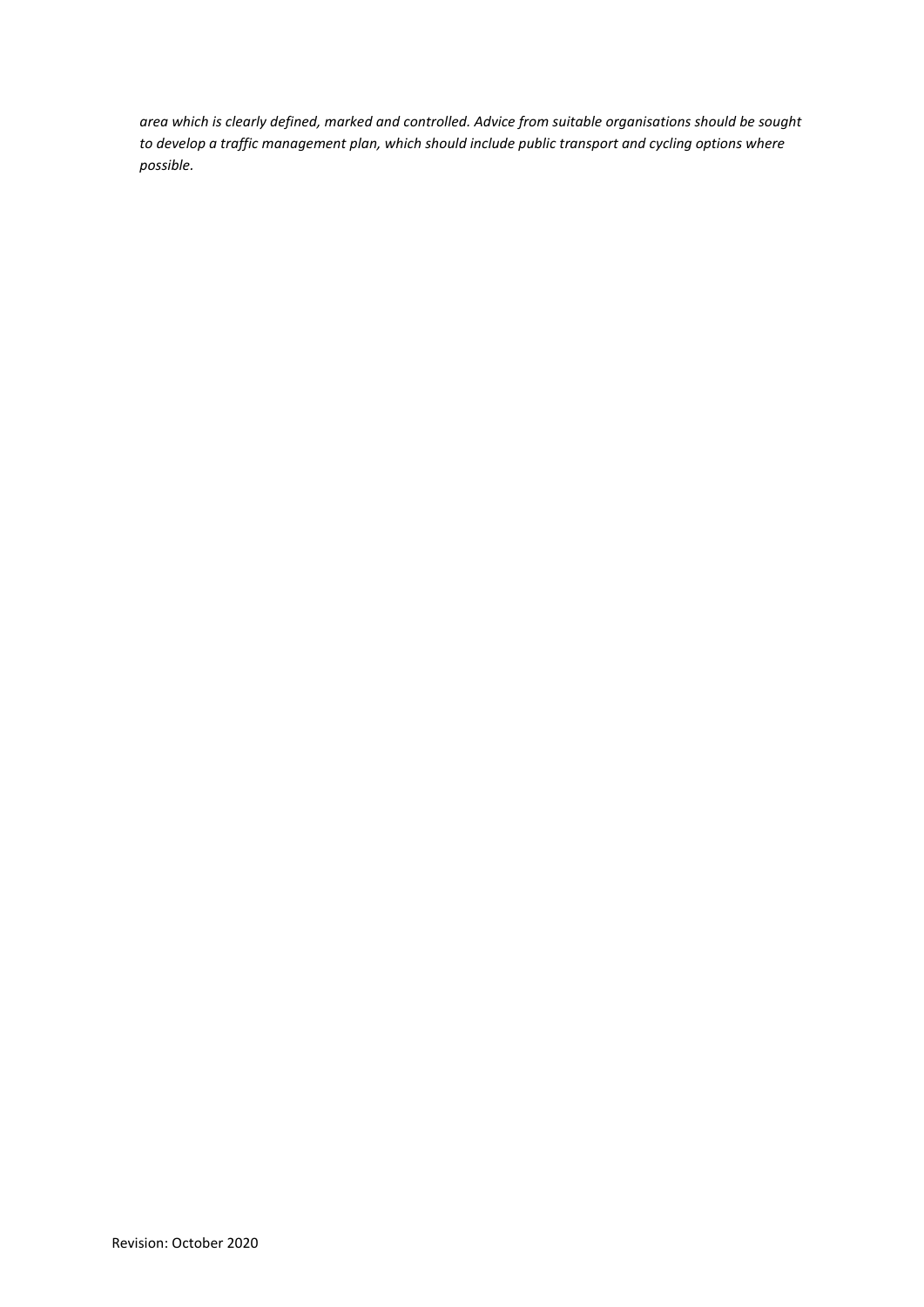# <span id="page-8-0"></span>APPENDIX 1. EXAMPLE OF A CODE OF CONDUCT

#### **Safety while bathing**

- 1. Any activity can be dangerous. Be responsible for your own safety. Ensure you know the location of personal rescue equipment and pay attention to warning symbols. There is no lifeguard service at this beach.
- 2. Never leave children unsupervised.
- 3. Report any incidents or missing persons immediately by calling the emergency services dial 999 from any phone.
- 4. First aid for minor conditions is available from the cafe in the car park between 10 am and 6pm. Outside these hours or in an emergency ring 999 and ask for an ambulance.

#### **Animals on the beach between 1st May and 31th October**.

- 1. Horses are only permitted onto the beach before 10am and after 6pm.
- 2. Dogs must be kept on leads at all times within the Award area other parts of the beach are available for safely exercising your pet. Please respect other visitors and the local wildlife.
- 3. Dog fouling is never acceptable, anywhere. Bag it and bin it.
- 4. You must ensure any animal you bring onto the shore does not alarm other persons, animal or birds.
- 5. Breach of any of these regulations may result in an £85 fine or court appearance.

#### **Activities on the beach**

- 1. Cars, Quad bikes, scramblers or bicycles are not permitted on the beach or in the dunes at any time.
- 2. Jet skis and other personal watercraft are not permitted within 200m of the restricted area to the south of the beach and marked by signs - at any time.
- 3. Metal detecting is not permitted anywhere on the beach or in the dunes at any time.
- 4. Kayaks and canoes may be launched from the beach and used near the shore outside the restricted zone but you must ensure you do not disturb the seal colony.
- 5. You must not remove anything from or dump anything onto the beach or dunes.
- 6. You must not light any fires on the beach or in the dunes. Barbeques are not permitted outside the designated area by the carpark.
- 7. Camping or overnight sleeping is not permitted on the beach or in the dunes.
- 8. You must not dig for bait.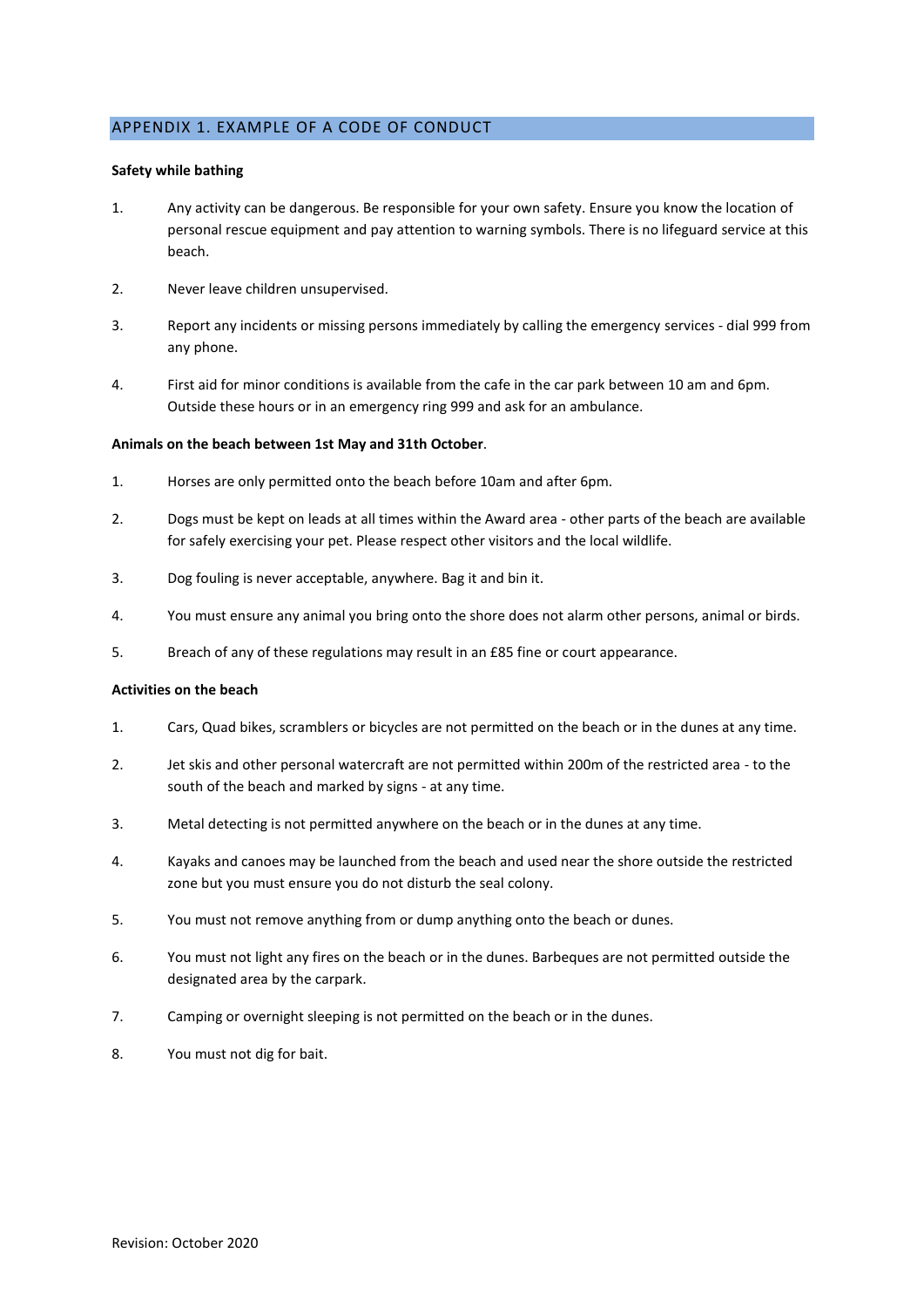# <span id="page-9-0"></span>APPENDIX 2. FEATURES WHICH MUST BE PRESENT ON A MAP

A map must be present. It must show all of the following elements which are applicable:

- The area of the beach considered the 'Award Beach' (especially if award section is part of larger beach)
- Water quality sampling point
- Car / bike parks
- Disabled parking and access points (where applicable)
- Nearest public telephone
- Information points
- Lifesaving equipment
- Position of lifeguards (where applicable)
- Location of first aid kit/facilities
- Recycling facilities (where applicable)
- Public facilities toilets, drinking water (where applicable)
- Disabled toilets (where applicable)
- Access points
- Nearby footpaths
- Potential hazards (cliffs, rip currents, access problems)
- Environmentally sensitive or protected areas.
- Riverine or waste water discharges to bathing water/beach
- Recreational zones (where applicable)

This information should be displayed at every reasonable access point to the beach.

All signs should be clean, legible and weatherproof, have strong colour contrast to distinguish information from its background, be within visual range of eye level.